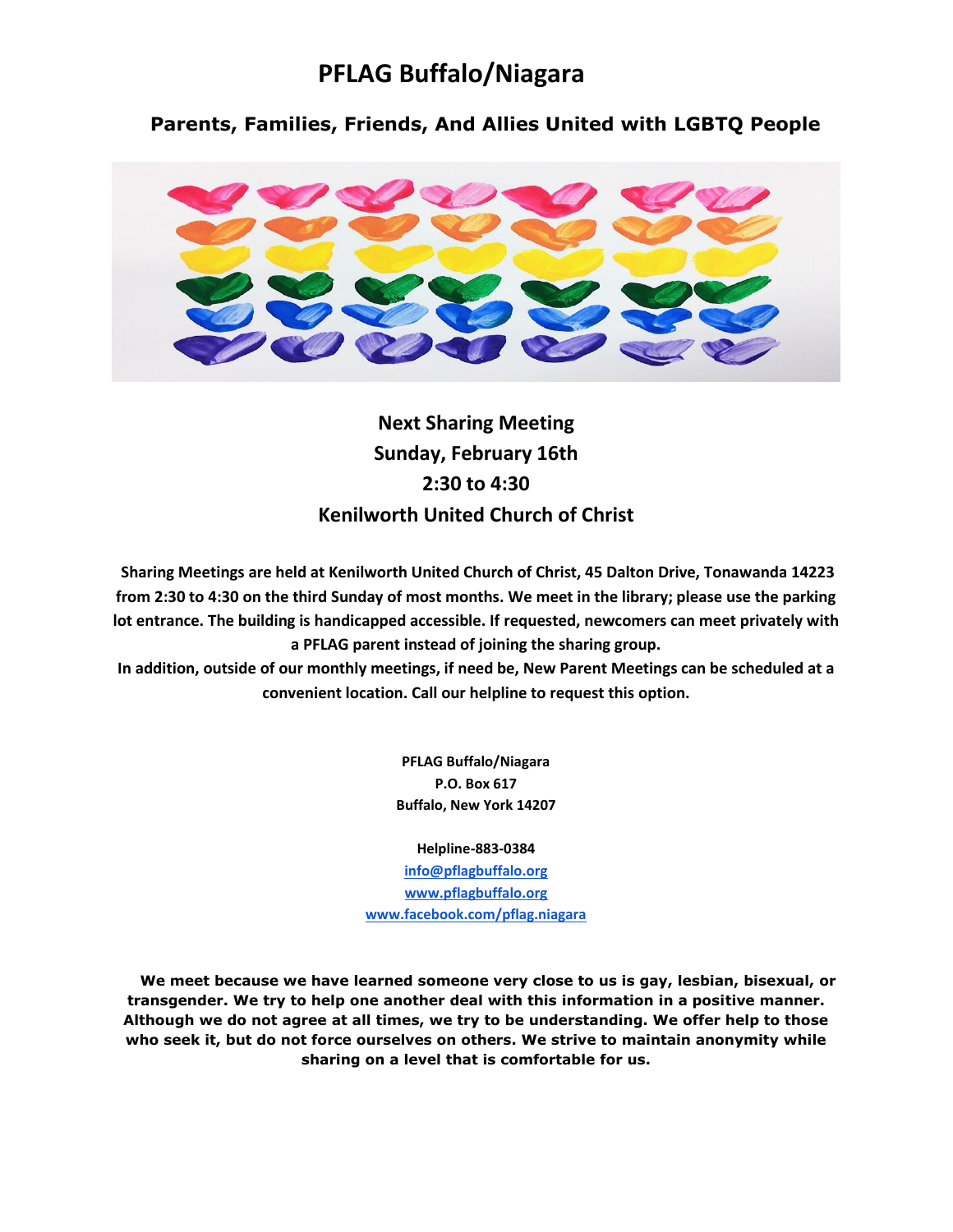## *Donation Allows PFLAG to Strengthen Mission and Impact*

 Late last year, The Greater Buffalo Community Foundation, with funds from The Colligan Family Fund, donated \$1000.00 to PFLAG Buffalo/Niagara.

 This very generous grant will allow PFLAG to expand scholarship awards and assist local Gay Straight Alliances (GSA's) , as well as offer more resources to parents, friends, and families.

This is the second time that such a grant was given by The Colligan Family Fund.



 We here at PFLAG Buffalo/Niagara send heartfelt thanks to the Colligan Family along with our promise that their donation will be used solely to promote the work of PFLAG and its mission in the Western New York area.